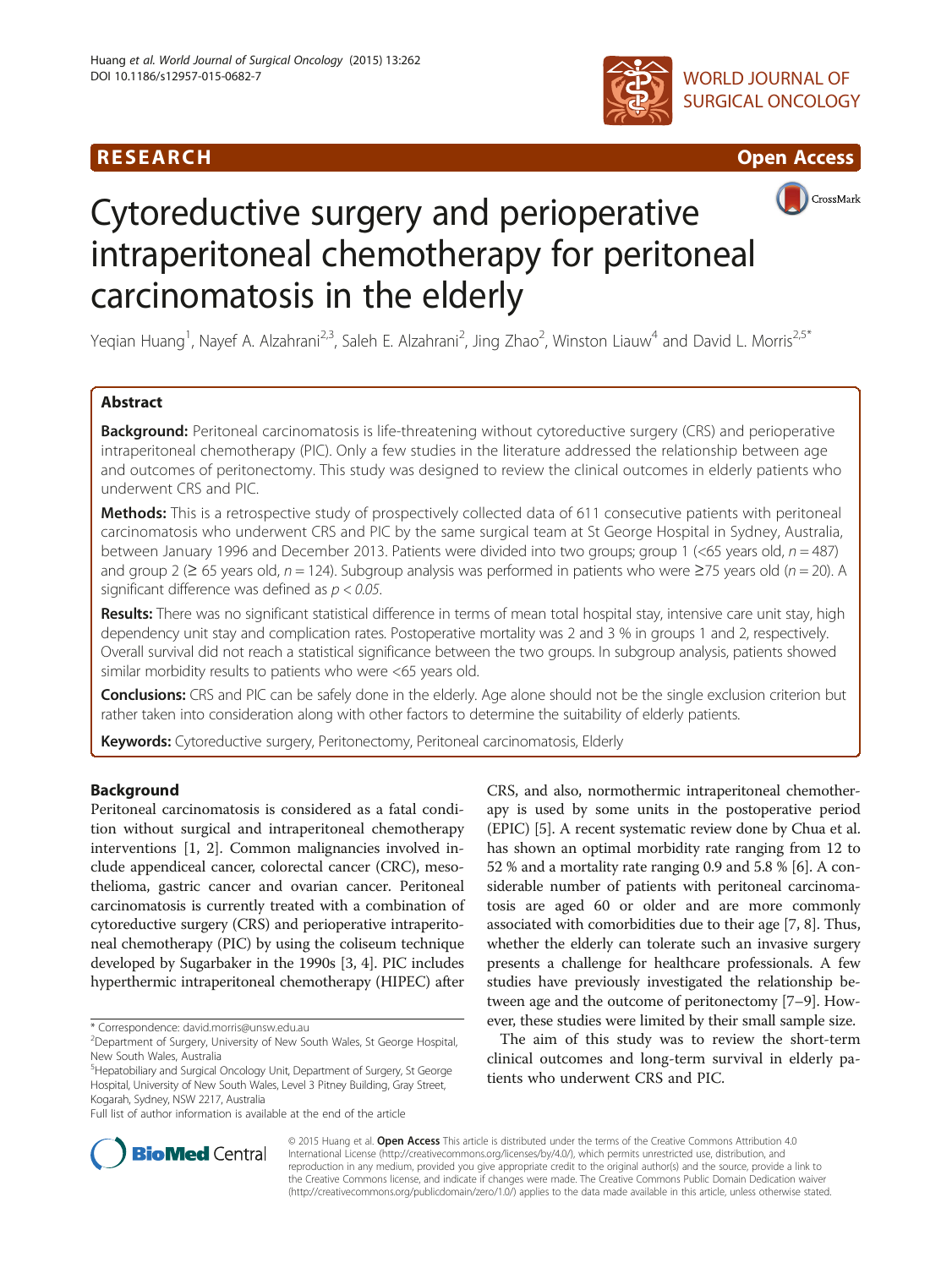#### **Methods**

## Settings

This is a retrospective study of prospectively collected data of 611 consecutive patients with peritoneal carcinomatosis who underwent CRS and PIC by the same surgical team at St George Hospital in Sydney, Australia, between January 1996 and December 2013. All the clinical and treatment-related data were collected and entered into a computerised database in order to evaluate the perioperative outcomes of patients with peritoneal surface malignancy. A signed informed consent was obtained from all patients. This research was ethically approved by the Human Research Ethics Committee at South Eastern Sydney Local Health District, NSW, Australia.

#### **Patients**

All patients were managed by a standard treatment protocol combining CRS and PIC. Suitability to undergo CRS and PIC was evaluated during a regular weekly meeting attended by a multidisciplinary team including surgical oncologists, medical oncologists, radiologists, cancer care nurses and research staff. Selection criteria in our centre include (1) proven peritoneal disease; (2) no extra-peritoneal evidence of disease on preoperative evaluation including abdominal and chest computed tomography (CT), CT-angiogram of the liver and positron emission tomography (PET) scan; (3) able to give adequate informed consent; (4) performance status (World Health Organization performance status ≤2); (5) no severe co-existent visceral disease; (6) adequate renal, hepatic and haematological reserve; (7) acceptable intra-operative Peritoneal Cancer Index ( $PCI \le 15$ or maximum of four liver metastases and  $PCI \le 10$  for patients with CRC;  $PCI < 10$  for patients with gastric cancer; no PCI limit for appendiceal cancer, peritoneal mesothelioma, pseudomyxoma peritonei (PMP) and ovarian cancer); and (8) appropriate histological subtype for given tumour type (exclude those with unfavourable subtypes with a very high PCI, e.g. mucinous adenocarcinomas with signet ring differentiation and sarcomatoid-variant peritoneal mesothelioma).

In this study, 611 patients were divided into two groups. Group 1 included patients who were less than 65 years old at the time of surgery ( $n = 487$ ). Group 2 included patients who were 65 years of age or older at the time of surgery ( $n = 124$ ). A subgroup analysis was performed for patients who are 75 years of age or older at the time of surgery.

## Preoperative management

All patients underwent standard preoperative investigations which included physical examination; tumour markers; double contrast-enhanced CT scans of the chest, abdomen and pelvis; and CT-angiogram of the liver with PMP and CRC. PET scan was performed in patients with appendiceal adenocarcinoma, CRC and mesothelioma.

### **CRS**

An initial assessment of the volume and extent of disease was recorded using the PCI, as described by Jacquet and Sugarbaker [\[10\]](#page-6-0). This assessment combines thickness of lesion size (LS) (LS 0: no macroscopic tumour; LS 1: tumour <0.5 cm; LS 2: tumour 0.5–5 cm; and LS3: tumour >5 cm) with tumour distribution (abdominopelvic region 0–12) to quantify the extent of disease as a numerical score (PCI 0–39). CRS was performed using Sugarbaker's technique [\[11\]](#page-6-0). The aim of CRS was to remove all macroscopic intraperitoneal and visceral tumour deposits.

All sites and volumes of residual disease following CRS were recorded prospectively using the completeness of cytoreductive (CC) score (CC0—no macroscopic residual cancer remained; CC1—no nodule >2.5 mm in diameter remained; CC2—nodules between 2.5 mm and 2.5 cm in diameter remained; CC3—nodules >2.5 cm in diameter remained) [\[10\]](#page-6-0). Perioperative complications in all patients were graded I to IV with increasing severity based on the Clavien-Dindo classification of surgical complications (grade I: no treatment; grade II: medications only; grade III: surgical, endoscopic or radiological intervention; grade IV: life-threatening complications requiring intensive care unit (ICU) admission) [[12](#page-6-0)].

#### HIPEC

After CRS, but prior to intestinal anastomosis or repair of seromuscular tears, HIPEC was performed by installation of a heated chemoperfusate into the abdomen using the coliseum technique at approximately 42 °C for 30 or 90 min during CRS, depending on tumour types. For PMP, mitomycin C  $(12.5 \text{ mg/m}^2)$  over 90 mins) was used. For peritoneal mesothelioma, cisplatin  $(100 \text{ mg/m}^2)$  and mitomycin (12.5 mg/m<sup>2</sup>) in 1000 ml normal saline were given over 90 min. For appendiceal adenocarcinoma and CRC, oxaliplatin 350 mg/m<sup>2</sup> in 500 ml of 5 % dextrose was given over 30 mins.

#### EPIC

The criteria for EPIC include absence of leakage of the intraperitoneal chemotherapy system, absence of major organ failure and the ability of the patient to tolerate increased intra-abdominal fluid volume and intraabdominal pressure with adequate urine output. EPIC was withheld if patients were haemodynamically unstable or experienced early perioperative complications.

The sump drains were clamped during the EPIC infusion via the peritoneal catheter port. EPIC was only offered to patients with PMP. No EPIC was offered to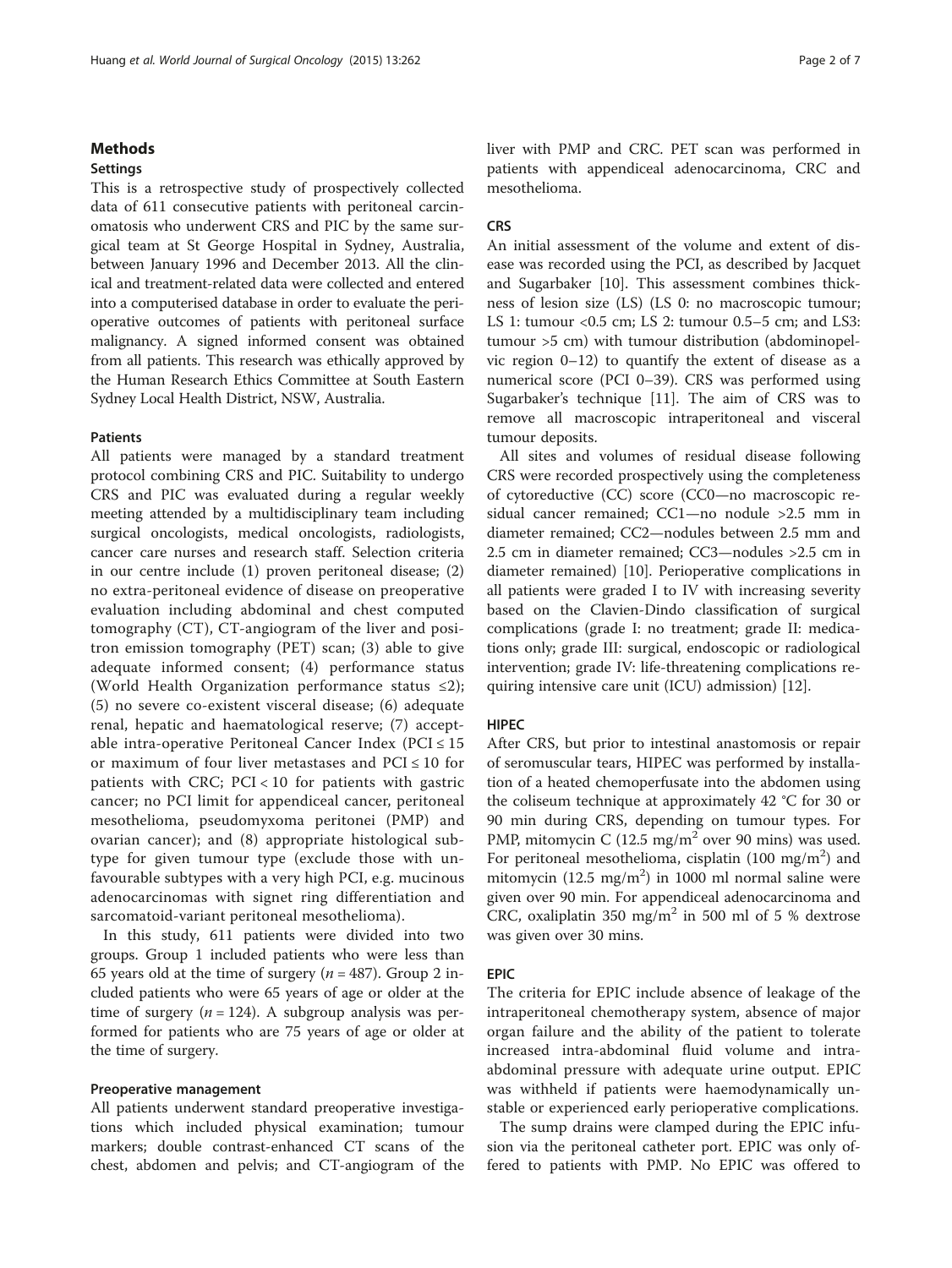patients with other types of malignancies. For PMP, 5-fluorouracil 650 mg/m<sup>2</sup> IP combined with 50 mEq sodium bicarbonate was administered from days 2 to 6. A total of five cycles were given. Normally, EPIC was administered either in the ICU or high dependency unit (HDU). The intraperitoneal chemotherapy was allowed to dwell for 23 h before it was removed by closed suction drains over the course of 1 h. The next installation was commenced once the abdomen was cleared of fluid as completely as possible.

## Statistical analysis

All statistical analyses were performed using IBM SPSS for Windows version 22. Comparison of normally distributed variables was performed using analysis of variance (one-way ANOVA) test. Categorical variables were analysed using the chi-square test or Fisher's exact test where appropriate. Perioperative morbidity and mortality were the primary outcomes of this study. Hospital mortality was defined as any death that occurred during the same hospital admission for CRS. Median survival was calculated based on the date of death or last followup in the unit of months. Survival analysis was performed using the Kaplan-Meier curves and log-rank test for comparison. A significant difference was defined as  $p$  value less than 0.05.

## Results

### Descriptive characteristics

Six hundred eleven patients underwent CRS combined with PIC. The mean age of the study group was 52.8 years old (standard deviation  $(SD) = 13.1$ , median = 54.0, range = 71). There were 262 males (42.9 %) and 349 females (57.1 %). The diagnoses included CRC ( $n = 184, 30.1$  %), PMP ( $n = 157, 25.7$  %), mesothelioma ( $n = 53, 8.7$  %), appendiceal cancer ( $n = 137, 22.4$  %) and other cancers  $(n = 80, 13.1 \%)$ .

Patients' background characteristics were summarised in Table 1. In the elderly group, the mean PCI was 16.5  $(SD = 11.7)$  and a complete cytoreduction  $(CC0)$  was achieved in 77 % patients. The younger group had a mean PCI of  $18.4$  (SD =  $11.2$ ), and a CC0 was achieved in 81 % of young patients. There was no significant statistical difference in terms of year of operation, diagnosis, mean PCI and CC score between the two groups ( $p = 0.235, 0.118, 0.095$  and 0.264, respectively) (Table 1). However, patients who were 65 years of age or older required significantly lower mean transfusion units  $(4.8, SD = 6.5)$  as compared with patients aged less than 65 years old  $(6.3, SD = 7.8)$   $(p = 0.048)$ .

#### Perioperative mortality results

Table [2](#page-3-0) demonstrates the morbidity and mortality rates. The total hospital mortality was 2.3 % ( $n = 14$ ). The

|  | Page 3 of 7 |  |  |  |
|--|-------------|--|--|--|
|--|-------------|--|--|--|

|         | <b>Table 1</b> Background characteristics of patients in group 1 and |  |  |  |
|---------|----------------------------------------------------------------------|--|--|--|
| group 2 |                                                                      |  |  |  |

|                                  | Group 1      | Group 2<br>$(< 65$ years old) $( \ge 65$ years old) | р     |
|----------------------------------|--------------|-----------------------------------------------------|-------|
| Total $n = 611$                  |              |                                                     |       |
| Number n (%)                     | 487 (79.7)   | 124 (20.3)                                          |       |
| Gender n (%)                     |              |                                                     | 0.028 |
| Male                             | 198 (40.7)   | 64 (51.6)                                           |       |
| Female                           | 289 (59.3)   | 60 (48.4)                                           |       |
| Age mean (range)                 | 48.4 (14–64) | 69.9 (65-85)                                        |       |
| Year of operation n (%)          |              |                                                     | 0.235 |
| 1996-2002                        | 30(6.2)      | 3(2.4)                                              |       |
| 2003-2007                        | 126 (25.9)   | 31 (25.0)                                           |       |
| 2008-2013                        | 331 (68.0)   | 90 (72.6)                                           |       |
| Diagnosis n (%)                  |              |                                                     | 0.118 |
| $CRC (n = 184)$                  | 137 (28.1)   | 47 (37.9)                                           |       |
| PMP $(n = 157)$                  | 124(25.5)    | 33 (26.6)                                           |       |
| Mesothelioma ( $n = 53$ )        | 47 (9.7)     | 6(4.8)                                              |       |
| Appendiceal cancer ( $n = 137$ ) | 111(22.8)    | 26 (21.0)                                           |       |
| Others $(n = 80)$                | 68 (14.0)    | 12(9.7)                                             |       |
| HIPEC $n$ (%)                    | 424 (87.1)   | 95 (76.6)                                           | 0.004 |
| EPIC $n$ $%$                     | 237 (48.8)   | 60 (48.4)                                           |       |
| PCI mean (SD)                    | 18.4 (11.2)  | 16.5(1.7)                                           | 0.095 |
| $CC n$ (%)                       |              |                                                     | 0.264 |
| $\overline{0}$                   | 394 (81.7)   | 95 (77.2)                                           |       |
| 1                                | 75 (15.6)    | 22 (17.9)                                           |       |
| 2                                | 9(1.9)       | 6(4.9)                                              |       |
| 3                                | 4(0.8)       | 0(0)                                                |       |
| Transfusion mean (SD)            | 6.3(7.8)     | 4.8(6.5)                                            | 0.048 |

hospital mortality rate in the patients aged older than 70 years old was 3 %, which is higher than that of the other younger patients. Nevertheless, such a difference in terms of mortality between the groups did not reach a statistical significance ( $p = 0.607$ ).

#### Perioperative morbidity results

The mean of total hospital stay was 29 days  $(SD = 26,$ median  $= 22$ , range  $= 301$ ). There was no significant difference among the three groups in terms of total hospital stay, ICU stay and HDU stay ( $p = 0.607$ , 0.629 and 0.831, respectively) (Table [2](#page-3-0)).

Twenty percent of the elderly patients did not experience any complication, whereas only 18 % of patients in the younger group experienced no complications. The most common complications included intra-abdominal collection  $(n = 230, 37.6 \%)$ , infection  $(n = 209, 34.2 \%)$ , pleural effusion ( $n = 171, 28.0$  %), fistula formation ( $n = 66$ , 10.8 %) and ileus ( $n = 69$ , 11.3 %). There was no significant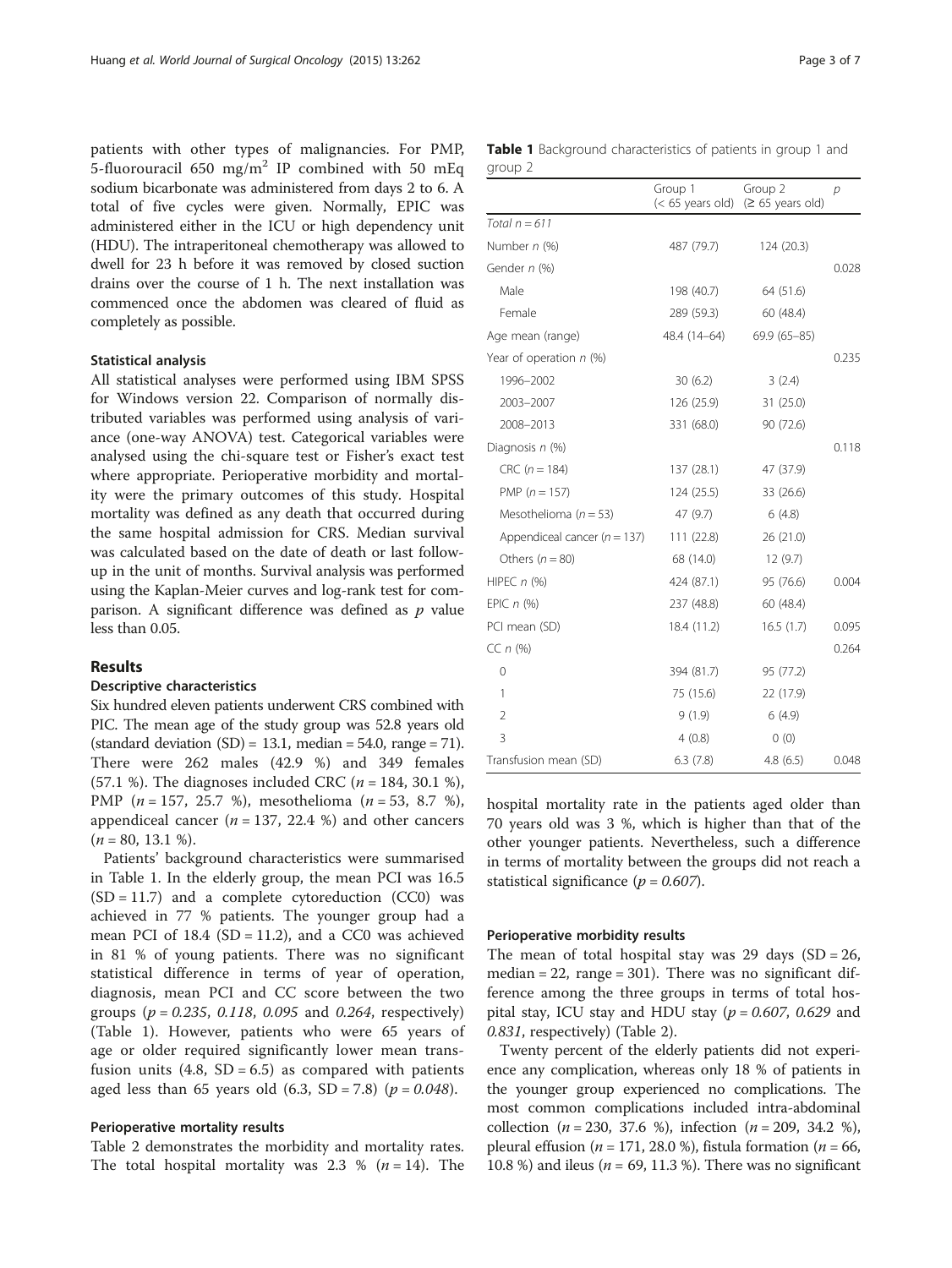|                                                | Group 1<br>$(< 65$ years old) | Group 2<br>$(≥ 65 \text{ years old})$ | $\mathcal{P}$ |
|------------------------------------------------|-------------------------------|---------------------------------------|---------------|
| Total hospital stay (days)<br>median (range)   | $22.0(5-306)$                 | $22.5(6 - 157)$                       | 0.925         |
| ICU stay (days) median<br>(range)              | $2.0(0-71)$                   | $2.0(1-101)$                          | 0.629         |
| HDU stay (days) median<br>(range)              | $3.0(0-39)$                   | $2.0(0-39)$                           | 0.831         |
| Hospital death n (%)                           | 10(2)                         | 4(3)                                  | 0.607         |
| Complication grade n (%)                       |                               |                                       | 0.644         |
| 0                                              | 88 (18)                       | 25 (20)                               |               |
| I                                              | 19(4)                         | 8(6)                                  |               |
| $\mathsf{II}$                                  | 166 (34)                      | 42 (34)                               |               |
| $\mathsf{III}$                                 | 125 (26)                      | 31(25)                                |               |
| $\mathsf{IV}$                                  | 89 (18)                       | 18 (15)                               |               |
| Tumour-related OS median<br>(months) (95 % CI) |                               |                                       | 0.889         |
| $CRC (n = 184)$                                | 27.0 (20.4-33.6)              | 42.0 (30.1-53.3)                      | 0.130         |
| PMP $(n = 157)$                                | <b>MNR</b>                    | <b>MNR</b>                            | 0.356         |
| Mesothelioma ( $n = 53$ )                      | 62.0 (17.2–106.8)             | $22.0(5.5-38.5)$                      | 0.186         |
| Appendiceal cancer ( $n = 137$ )               | 64.0 (55.4–72.6)              | 43.0 (28.5 - 57.5)                    | 0.475         |
| Others $(n = 80)$                              | 25.0 (16.8-33.2)              | 24.0 (4.8–43.2)                       | 0.664         |

<span id="page-3-0"></span>Table 2 Mortality and morbidity results of patients in group 1 and group 2

difference in terms of morbidity rates between the two groups.  $(p = 0.644)$  (Table 2).

In terms of subgroup analysis, Table 3 summaries the background characteristics and clinical outcomes of the patients who were 75 years of age or older at the time of surgery. The morbidity results of our subgroup were similar to the results of patients who were less than 65 years old. However, the hospital mortality in the subgroup was higher  $(5 \frac{1}{2} \pi - 1)$  than that of those who were less than 65 years old  $(2 % n = 10)$  (Table 3).

## Survival

Survival results were summarised in Table 2. Median overall survival (OS) of patients who were less than 65 years old was 58.0 months (95 %CI = 47.0–68.9) with a 5-year OS of 47.7 % whereas the elderly group had a median OS of 43 months (95 %CI=38.1–47.9) with a 5 year OS of 42.9 %. However, such a difference did not reach a statistical significance ( $p = 0.698$ ). Cox regression analysis showed that age alone is not a prognostic factor for survival of peritoneal carcinomatosis ( $p = 0.795$ ).

The 5-year OS for patients with CRC was shown to be 26.8 %. The 10-year survival rate for patients with PMP was 67.4 %. The overall 5-year OS for this group of patients was 50.9 %. The overall 5-year OS for patients with appendiceal cancer was 50.5 %. The overall 5-year

| Page 4 of |  |
|-----------|--|
|-----------|--|

| at the time of surgery                    |                  |
|-------------------------------------------|------------------|
| Age $\geq 75$                             |                  |
| N = 20                                    |                  |
| Gender n (%)                              |                  |
| Male                                      | 12 (60.0)        |
| Female                                    | 8 (40.0)         |
| Age mean (range, SD)                      | 76.7 (75-85)     |
| Year of operation n (%)                   |                  |
| 1996-2002                                 | 0                |
| 2003-2007                                 | 6(30.0)          |
| 2008-2013                                 | 14 (70.0)        |
| Diagnosis n (%)                           |                  |
| $CRC (n = 184)$                           | 5(25.0)          |
| PMP $(n = 157)$                           | 6(30.0)          |
| Mesothelioma ( $n = 53$ )                 | 2(10.0)          |
| Appendiceal cancer ( $n = 137$ )          | 6(30.0)          |
| Others $(n = 80)$                         | 1(5.0)           |
| HIPEC $n$ (%)                             | 9(45.0)          |
| EPIC $n$ (%)                              | 5(25.0)          |
| PCI mean (SD)                             | 22.8 (13.0)      |
| CC $n$ (%)                                |                  |
| 0                                         | 11(55.0)         |
| 1                                         | 5(25.0)          |
| 2                                         | 3(15.0)          |
| 3                                         | 0(0)             |
| Transfusion mean (SD)                     | 5.2(6.2)         |
| Total hospital stay (days) median (range) | 20.0 (9-157)     |
| ICU stay (days) median (range)            | $2.0(1-101)$     |
| HDU stay (days) median (range)            | $1.0(0-20)$      |
| Hospital death n (%)                      | 1(5)             |
| Complication grade n (%)                  |                  |
| 0                                         | 5(25.0)          |
| $\overline{1}$                            | 1(5.0)           |
| Ш                                         | 4(20.0)          |
| $\begin{array}{c} \hline \end{array}$     | 6(30.0)          |
| $\mathsf{IV}$                             | 4(20.0)          |
| Tumour-related OS median (months) (95 %)  | 35.0 (17.3-52.7) |
| 5-year OS (%)                             | 18.6             |

Table 3 Subgroup analysis: background characteristics and clinical outcomes of patients who are 75 years of age or older

OS for patients with other types of cancers was 16.8 % (Fig. [1](#page-4-0)).

In terms of subgroup analysis, the patients who were 75 years of age or older had a median OS of 35.0 months (95 %CI = 17.3–52.7) with a 5-year OS of 18.6 %. Further survival analysis based on tumour types was not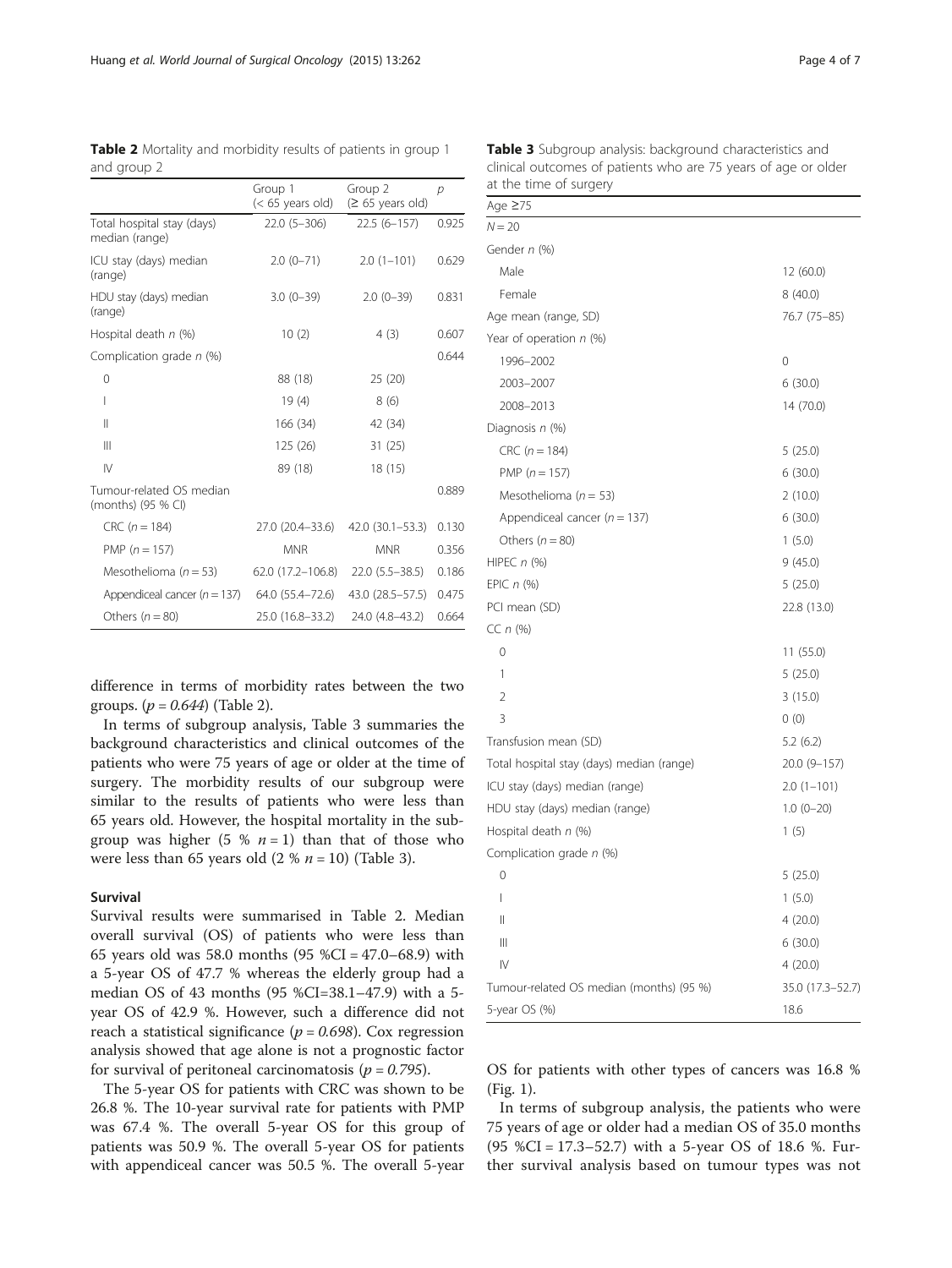<span id="page-4-0"></span>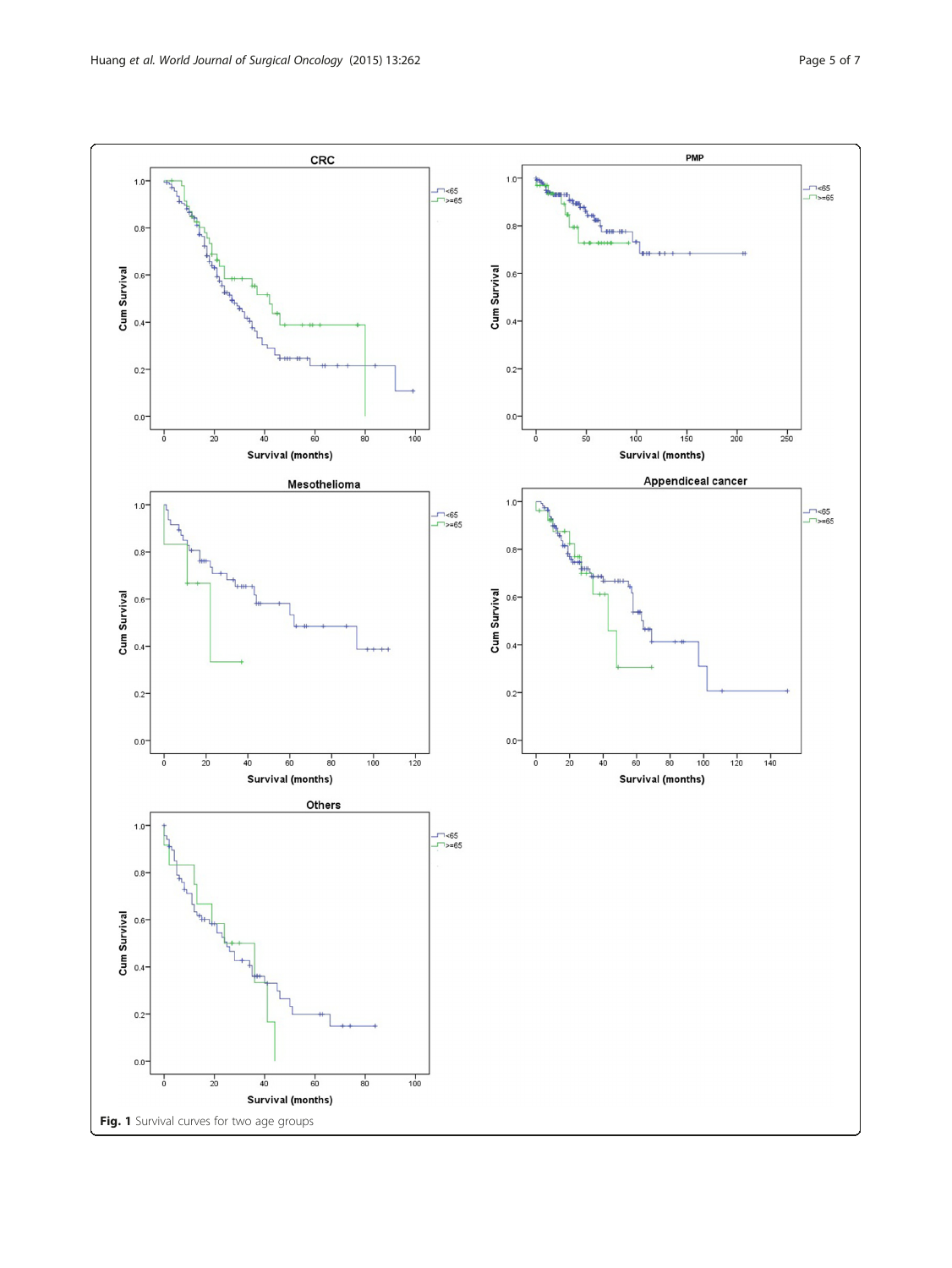performed due to the limited number patients in each diagnosis group.

## **Discussion**

The Australian population is growing and ageing rapidly, requiring more and more healthcare resources. The health cost is expected to be doubled by 2051 as compared to costs in 1996 [[13](#page-6-0)]. Cancer-related surgery is expected to rise substantially in the next few decades. According to the Australian Bureau of Statistics, life expectancy (additional years of life) of a male and a female reaching 65 is 18.7 and 21.8, respectively [[14\]](#page-6-0). In the past, age alone has been considered as a limiting factor for major abdominal surgery. One previous study has shown that elderly patients (those older than 70 years old) were at higher risk of postoperative complications after noncardiac surgery [\[15](#page-6-0)]. Given the fact that CRS is performed to remove all macroscopic disease, there are usually extensive intra-abdominal areas involved. Morbidity and mortality of CRC and PIC is not insignificant [[16](#page-6-0)]. Thus, shorter survival would have been expected in the elderly patients. However, our study did not find a significant survival difference between the elderly patients and the younger patients.

Our mortality rate for the elderly patients was similar to the rate shown in the systemic review done by Chua et al. [[6\]](#page-6-0). They reviewed the morbidity and mortality outcomes of CRS and HIPEC from all institutions and showed the mortality rate ranged from 0.9–5.8 % in the tertiary centres. Mortality of the elderly patients in our study was 3 %, which was not statistically different from the mortality of the younger patients after undergoing CRS and PIC. Similar mortality and morbidity rates for performing CRS and PIC for elderly patients as compared to younger patients have also been reported previously [\[7](#page-6-0)–[9](#page-6-0), [16](#page-6-0), [17](#page-6-0)]. Although the mortality of our patients in the subgroup (i.e.  $\geq$ 75 years old) is higher than our overall mortality, it is still consistent with the range of mortality reported by Chua et al. [[6\]](#page-6-0). Despite the differences in mortality, the morbidity results of our subgroup are similar to the results of patients who were less than 65 years old. In terms of survival, the median OS and 5-year OS of the patients in the subgroup are shorter than that of patients who were 65 years of age or older. However, it is worth noting that the mean PCI in our subgroup was much higher than that of patients who were less than 65 years old or those who were 65 years of age or older. The lower rate of complete cytoreduction and higher PCI may have contributed to the higher hospital mortality and the lower 5-year OS in patients who were 75 years of age or older. Also, the 5-year OS may not reflect the true survival of these patients in our subgroup due to the fact that different cancer types could have contributed differently to the OS. Unfortunately, we

could not perform survival analysis using tumour types in our subgroup due to the limited number of patients in each diagnosis group.

Several previous studies have assessed the safety of CRS and HIPEC for the elderly patients. The most recent study was done by Spiliotis et al., in which they analysed the results of 100 patients and 30 of which were over 70 years of age [[7\]](#page-6-0). They suggested that it may be safe to perform CRC and HIPEC for the elderly population with a careful selection. An Italian study done by Macri et al. presented a retrospective analysis of 30 patients who underwent CRS and HIPEC. They suggested that a combination of CRS and HIPEC is suitable for the elderly population by comparing patients aged less than 65 years old against 11 patients aged older than 65 years old [[9\]](#page-6-0). Also, Muller et al. [[8\]](#page-6-0) did a retrospective analysis of 44 patients over 65 and suggested that age alone should not preclude patients from cytoreductive surgery. However, they did not compare their results against those who are 65 years of age or younger. Although our findings are consistent with these studies, it should be noted that suitability of our patients for CRS and PIC was discussed during weekly peritonectomy meetings. Only selected patients were offered this combined therapy at our centre. Similar mortality, morbidity and survival outcomes between our age groups may have reflected the careful selection process. Thus, our findings suggest that CRS combined with PIC can be safely performed in the patients who are 65 years of age or above with an acceptable mortality and morbidity after a careful patient selection.

To our knowledge, our study is the largest study of patients over 65 years old in the literature. However, we acknowledge that there were some limitations in this study. This was a retrospective study conducted at a single centre. There was undoubtedly selection bias during the study. Also, clearly there will be a referral bias, and we are not sure the number of elderly patients who were not referred to our centre and turned down due to their age alone. Moreover, our results were obtained in a centre with an experience of more than 900 patients. The learning curve and volume outcome effects in major surgery and potentially peritonectomy may be potentially important in this group of patients.

## Conclusions

The balance between surgery-associated risks and potential benefits is always paramount. Our study suggests that CRS and PIC can be safely performed for the elderly patients. However, the decision to offer this combined therapy is often complicated by other factors including co-existing morbidities. Thus, CRS and PIC should only be offered to a subset of elderly patients after careful selection and discussion during a multidisciplinary team